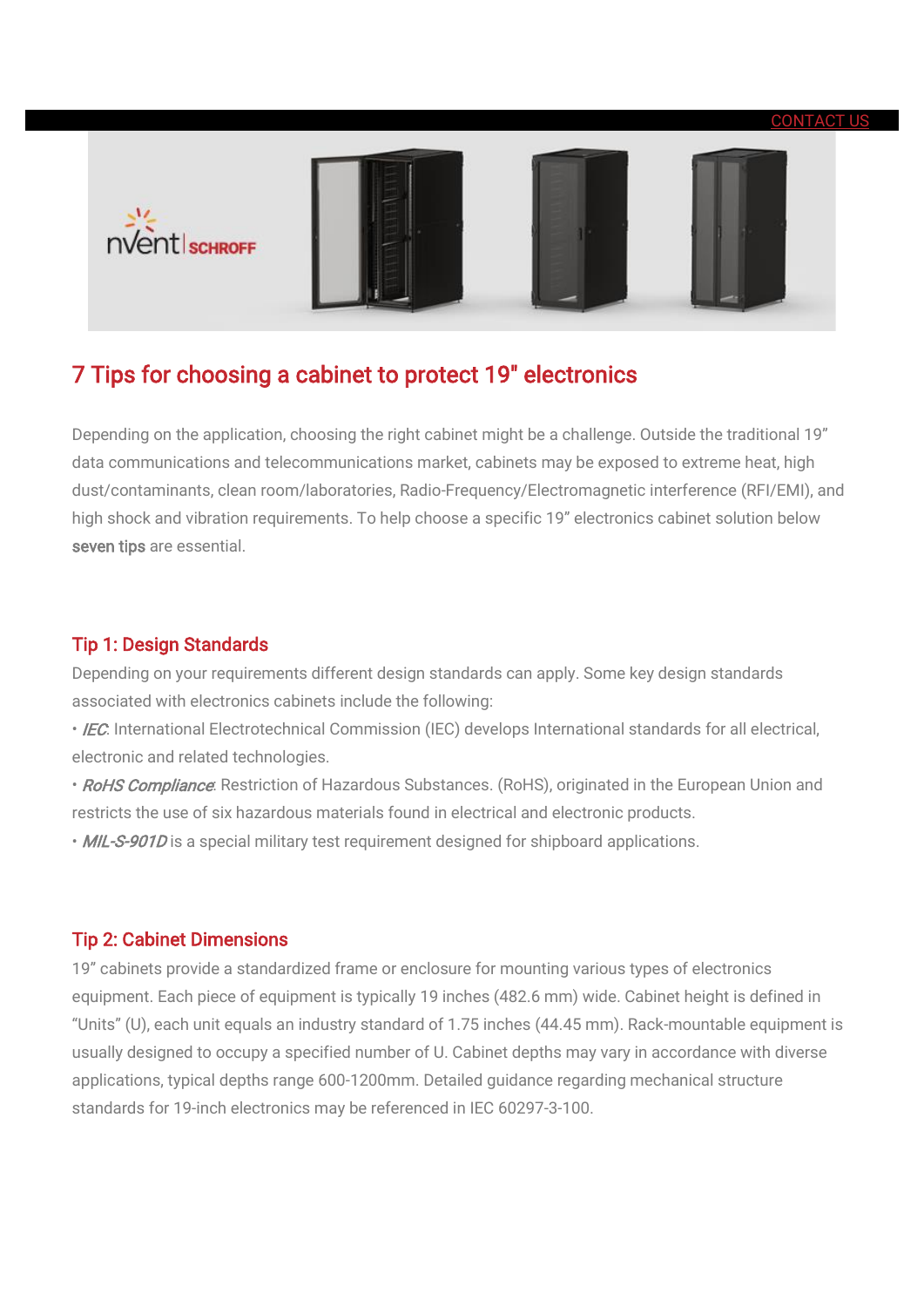## Tip 3: Weight Load Capacity

The amount of weight loaded into a cabinet can vary widely, so it's important to take a look at this factor to determine the right type of cabinet for a given application. Underestimation of weight loading requirements is a very common frustration for engineers. Depending on the application, some cabinet designs may require dynamic protection, which in turn, necessitates a more robust design depending on the load.

## Tip 4: Thermal Management and Cooling

Thermal management is an important design consideration for any electrical or electronics enclosure. Thermal overload can be a common reason for operating failures in electronic devices, and the risk increases for equipment mounted into cabinets as power density of today's electronics increases, and more heat is generated. Additional information regarding heat management design standards and recommendations are defined in IEC 61587-1.

### Tip 5: Shock & Vibration Protection

There are two main dynamic requirements – seismic and shock/vibration (S/V) tests.

#### Shock and Vibration

This test is a go-to test for equipment that will be used in mobile applications and simulates a typical environment in a train car, vehicle or next to vibration-generating equipment such as a punch press or other piece of industrial equipment. Minimization of weight and S/V-optimized designs offer long-term benefits to users, especially in transportation applications.

#### Seismic

Seismic activity is a very complicated, but well-studied phenomenon. Testing equipment and processes are well-defined and well-known with multiple labs capable of doing tests. The test consists of placing a fully loaded, standard cabinet on a platform that can move in any direction and simulate the earth's movements during a seismic event. Certain deformation and movement of the cabinet can lead to test failure.

## Tip 6: Electromagnetic Compatibility (EMC)

Electromagnetic interference (EMI) has been a growing concern with equipment manufacturers. Visual inspection alone of cabinet gaskets does not suffice to ensure adequate EMI protection. Proper tests and results are needed to ensure that a cabinet design meets those requirements. Additional design requirements and recommendations can be referenced in IEC 61587-3.